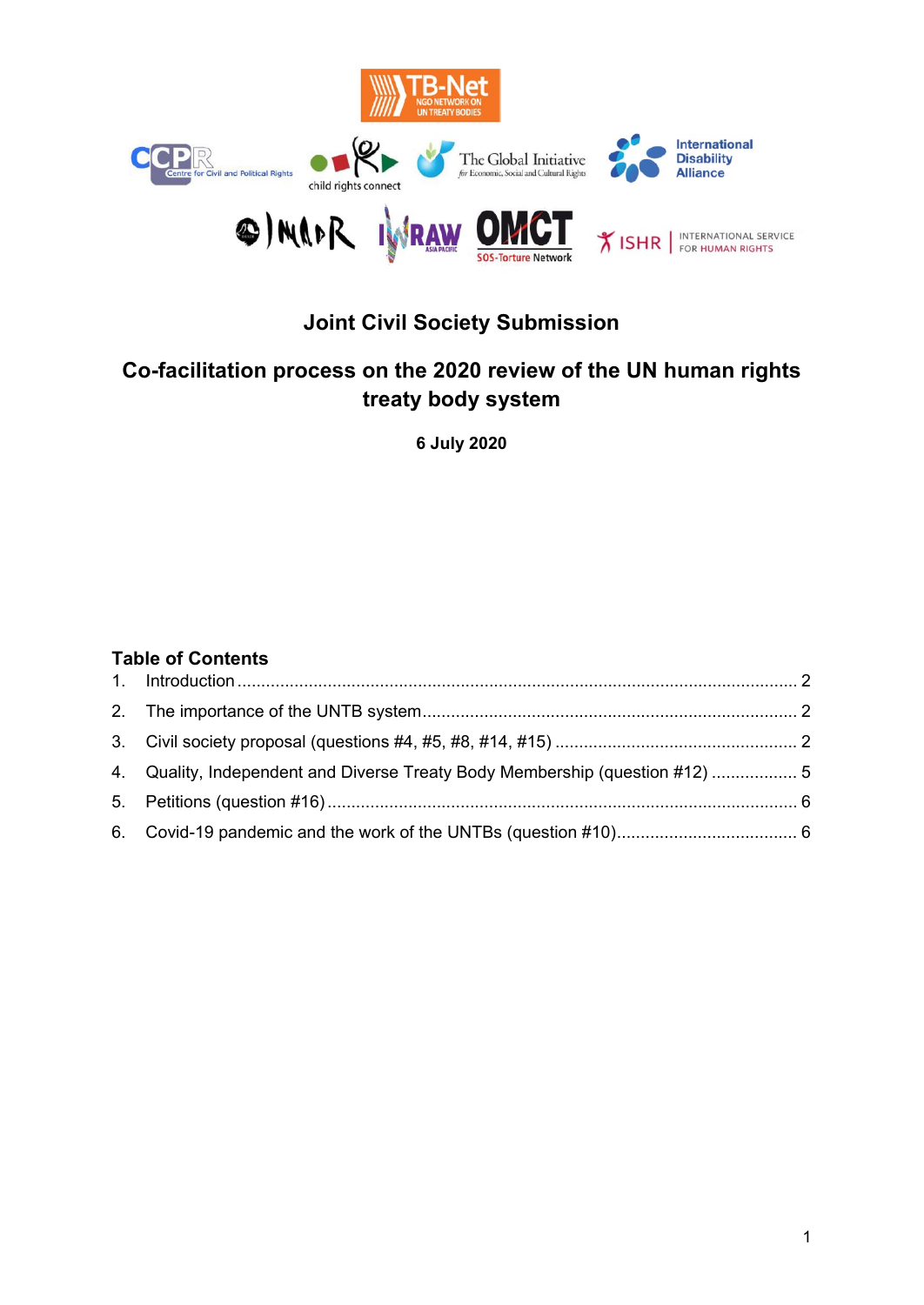## <span id="page-1-0"></span>**1. Introduction**

We express our appreciation to the co-facilitators, Morocco and Switzerland, for inviting all stakeholders to submit written contributions as part of the process for the consideration of the state of the UN human rights treaty body system.

The submission is made jointly by the civil society organisations listed on the final page.

<span id="page-1-1"></span>This joint submission responds to the questions 5, 6, 8, 10, 11, 12, 13, 14, 15 and 16.

## **2. The importance of the UNTB system**

As the independent, expert mechanisms mandated with monitoring implementation of the 10 international human rights treaties, the UN treaty bodies (UNTBs) are a fundamental part of an effective human rights system. Unlike other human rights bodies with a monitoring role, such as the Human Rights Council and its UPR mechanism, the UNTBs are independent from States and are composed of human rights experts. The mandate and independence of the UNTBs together make them a vital element of human rights monitoring and accountability at the international and national levels.

All stakeholders have a role to play in ensuring a strong and effective UNTB system. The key role of States is to comply with their treaty obligations and report periodically to the relevant UNTBs and to provide the necessary funding for the effective functioning of the UNTB system. The role of the treaty bodies themselves is to monitor States compliance with the treaty and to establish their working methods that will enable them to effectively discharge their mandates. To this end, the UNTBs have made good progress in implementing UNGA resolution 68/268, including through the publication of the proposals of the UNTB Chairs<sup>1</sup>. The UNTBs should be encouraged to continue to move forward with the implementation of their proposals and States should provide them with the space, support and requisite funding to enable them to do so.

## <span id="page-1-2"></span>**3. Civil society proposal (questions #4, #5, #8, #14, #15)**

In the context of this review process, a number of Civil Society Organisations (CSOs) that engage with the UNTBs discussed over a number of months how to strengthen the UNTB system, focusing in particular on how to best ensure that the system is **accessible to rights holders, responsive to victims of human rights violations, and encourages all States parties to uphold their human rights obligations**. CSO consultations were organised to hear the views of a range of organisations from the national, regional and international levels and from different parts of the world, who have engaged with the UNTB system, and to develop a joint proposal to strengthen the UNTB system.

The process culminated in a joint civil society document entitled "Towards a strengthened UN treaty body system - Civil Society Proposals"[2](#page-1-4) which was endorsed by 86 NGOs. The Civil Society Proposals identifies five overarching principles which should underpin any reforms to the UNTB system and five objectives for the strengthening of the State reporting procedure in

-

<span id="page-1-3"></span><sup>1</sup> [https://tbinternet.ohchr.org/\\_layouts/15/treatybodyexternal/Download.aspx?symbolno=INT/CHAIRPERSONS/MCO/31/31309&Lang=en](https://tbinternet.ohchr.org/_layouts/15/treatybodyexternal/Download.aspx?symbolno=INT/CHAIRPERSONS/MCO/31/31309&Lang=en) 

<span id="page-1-4"></span><sup>&</sup>lt;sup>2</sup> [http://ccprcentre.org/files/media/joint\\_ngo\\_proposal\\_on\\_untb\\_reviews.pdf](http://ccprcentre.org/files/media/joint_ngo_proposal_on_untb_reviews.pdf)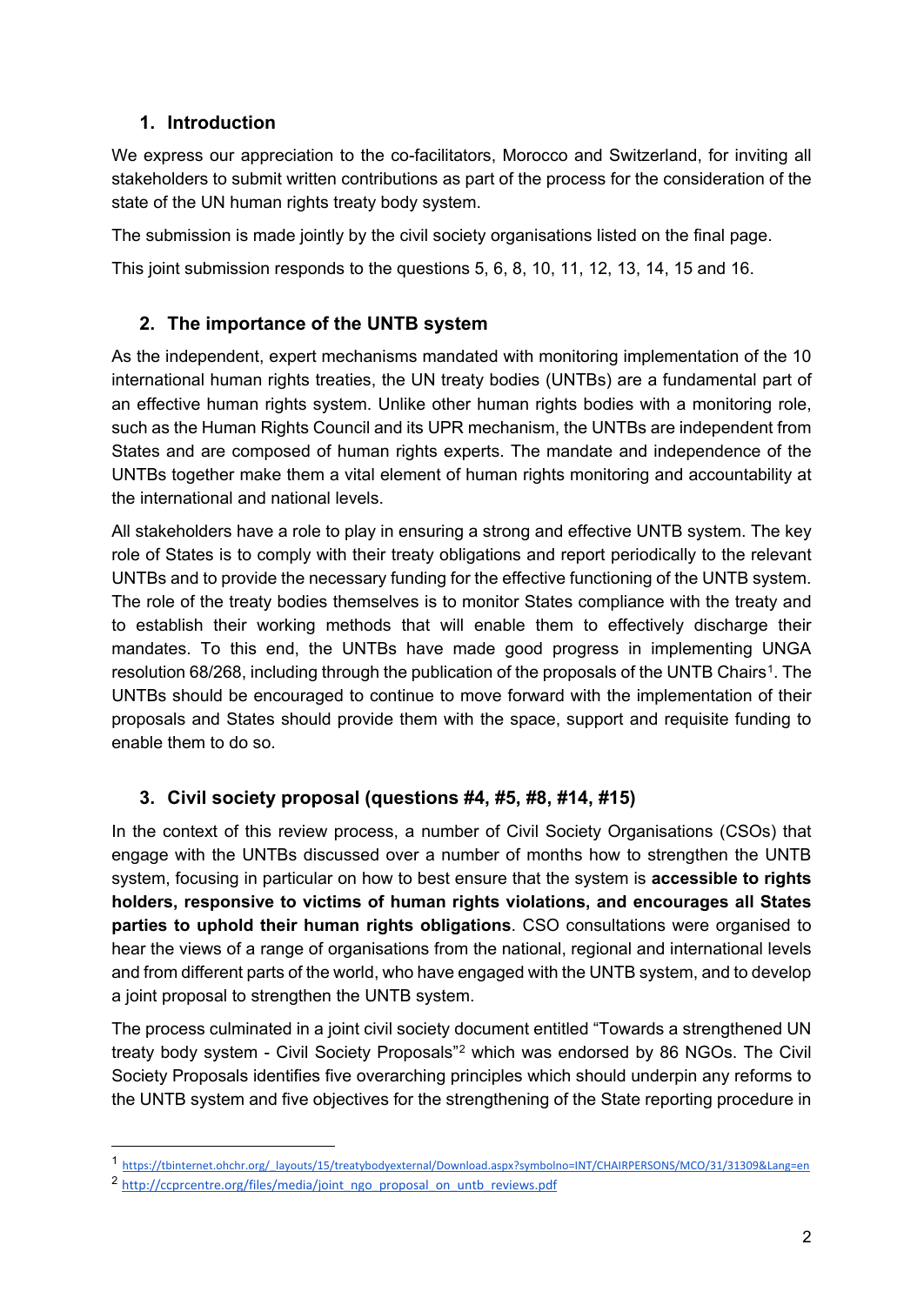particular. The Civil Society Proposals also builds on the Chairs' proposal and recommends to the UNTBs specific ideas for reforms to the State reporting procedure.

The Civil Society Proposals are summarised below and available in full [HERE.](https://www.ishr.ch/news/treaty-bodies-new-ngo-proposals-2020-review)

### *Overarching Principles*

- 1. **Human rights protection.** The ultimate aim of any reforms to the UNTB system must be to improve the realization of human rights on the ground. The promotion and protection of human rights must be at the center of the 2020 review.
- 2. **Specificity within one System.** The UNTB system should be seen as one system, in which the specificity of each Treaty and Committee is retained.
- 3. **Adequate Funding.** It is essential for the system's effective functioning that it receives sufficient funding to be able to carry out its mandate. The GA Resolution 68/268 continues to provide an appropriate framework concerning funding and States must respect the formula it established. States must also ensure adequate funding for the work of the UNTBs under the individual communications, urgent actions, inter-State communications and inquiries procedures, which are currently insufficiently supported.
- 4. **Civil society participation**. A vital part of the UNTB system is the contribution of civil society. This should be reflected in the review and any reforms to the UNTB system, including by strengthening the accessibility and effectiveness of the mechanisms to civil society.
- 5. **Independence.** The independence of the UNTBs and of committee experts should be preserved, since independence is key to the credibility and effectiveness of the system.

#### *Key Objectives of a Strengthened UNTB System*

- **Regular, predictable and universal State reporting**. The current system relies on the willingness of States parties to report on time. Only 19% report fully on time, and some do not report at all.<sup>[3](#page-2-0)</sup> Further, States may also be reporting regularly to one UNTB whilst not reporting at all to others. Any reform should therefore ensure that all States parties are reviewed within a regular and predictable timeframe.
- **Coordination.** The UNTBs should be supported to strengthen the coordination of their substantive work, in particular in relation to General Comments, Concluding Observations/Recommendations and individual communications, in order to ensure complementarity in protection standards and mutual reinforcement, while avoiding inconsistencies
- **Alignment.** The UNTBs have taken important steps towards alignment of their working methods and procedures and should be supported to continue in this direction. This would improve the accessibility of the system for civil society, rights holders as well as States, and remove 'unnecessary' procedural differences.
- **Constructive dialogue.** The public dialogue with States parties is a valuable and unique element of the State reporting procedure and would benefit from alignment based on good practices.

<u>.</u>

<span id="page-2-0"></span><sup>3</sup> A/74/643, paragraph 11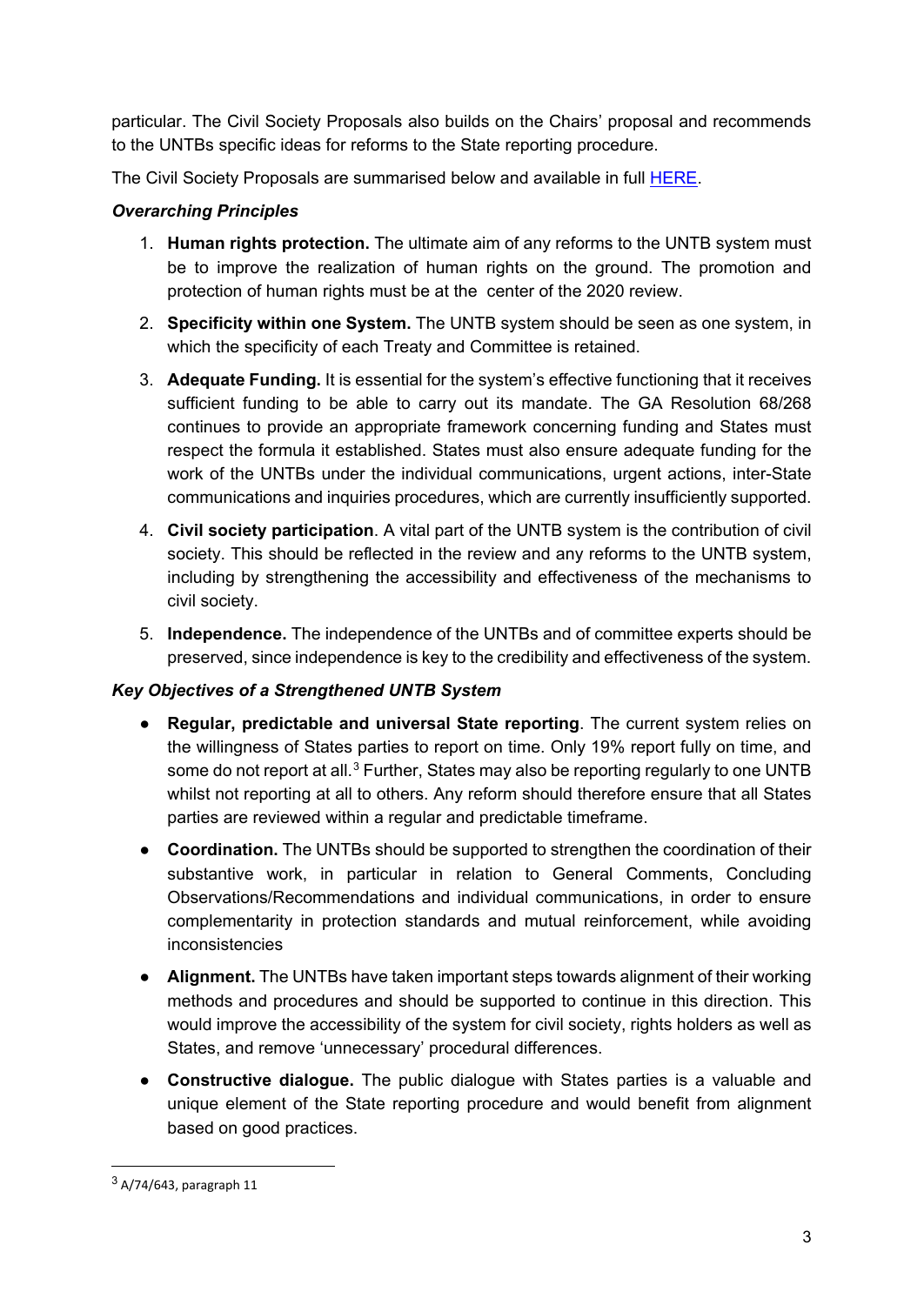● **Visibility and accessibility.** Online live streaming of the UNTB reviews, in English and a language spoken in the concerned State, when available, increases the accessibility and visibility of the system for right holders, and should be continued for all State reviews. Furthermore, accessibility for different groups, such as persons with disabilities and children and other marginalized groups who may face barriers in accessing the UNTB reviews, must be ensured for all TBs, including through the provision of sign language interpretation and live captioning.

#### *Reforms to the State reporting procedure*

We reiterate that the UNTBs are legally competent and best placed to establish their own rules of procedure and working methods. States should support the UNTBs, including financially, to test different working methods and procedures with the objective of enhancing their effectiveness.

With the objective of proposing a model that reconciles regular State reviews and universal State reporting, with logistical and resource constraints, the Joint Civil Society Proposals recommends:

- **A fixed and co-ordinated calendar** of State reviews according to which:
	- each State is reviewed every 4 years;
	- $\circ$  The UNTBs coordinate reviews to try to avoid a situation in which a State has to go through multiple reviews in the same year and, to the extent possible, coordinate with the UPR cycles.
- A 4 year review cycle, alternating between two levels of review: 'Comprehensive' and 'Focused'.
	- **Comprehensive review (Year 1),** addressing all the articles of the Treaty in a 6 hour Dialogue in Geneva (as per the current Dialogue);
	- **Focused review (Year 4/5),** staggered with the Comprehensive review, a review of a limited number of COBs/ urgent issues, with an emphasis on implementation, during a shorter Dialogue (2 - 3 hours). This review could entail in-country reviews conducted by a working group of the Committee or in a UN regional hub. The 'Focused review' would enable the UNTBs to ensure regular monitoring for all States, focused on the most pressing issues and would ease the reporting and resources burdens. If the Focus review was to happen in-regions, this would allow the TBs to engage with more stakeholders, both from the State and civil society - as was experienced by the CRC Committee during its extraordinary session in Samoa - which would allow members to gain an in-depth understanding of the situation on the ground. The UNTBs would retain the flexibility to consider holding a full

Comprehensive review, in place of a Focused review, where there has been a serious deterioration in the human rights situation of a country.

● **Role of civil society.** The role of civil society in the UNTBs is a cornerstone of the whole system, and its participation should be further strengthened.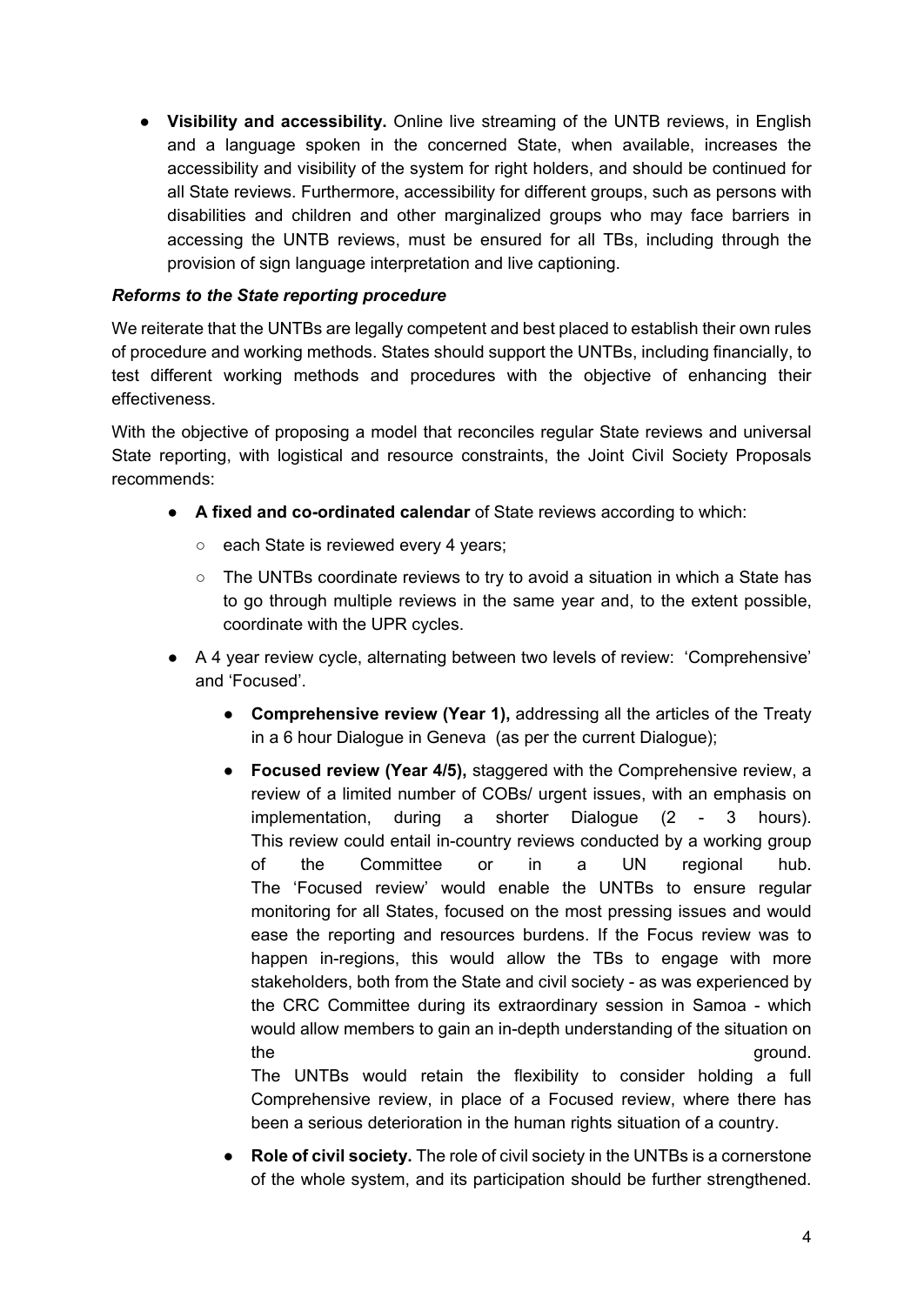In this regard, it is vital to align the procedures for engagement across all UNTBs to increase the accessibility of the system. Current practices for CSO engagement related to the submission of written and oral inputs and the direct interactions through (formal or informal) private meetings, whether in-person or remotely, should be maintained, together with all the necessary safeguards to grant a safe space for civil society.

## <span id="page-4-0"></span>**4. Quality, Independent and Diverse Treaty Body Membership (question #12)**

Since 2017, various discussions on promoting quality, independent and diverse UNTB membership through open and participatory nominations and elections processes have been held in Geneva<sup>[4](#page-4-1)</sup> and New York<sup>5</sup>. In 2018, TB-Net organised a roundtable discussion with States on Treaty Body Elections, together with Amnesty International, the Permanent Mission of Switzerland and the Permanent Mission of the United Kingdom of Great Britain and Northern Ireland.<sup>[6](#page-4-3)</sup> The event found a general agreement among State representatives from all regions that a more formalised and transparent process for nomination of treaty body members is desirable, and would lead to strong pools of quality, independent and diverse candidates. The third biennial report by the UN Secretary General also recommended national competitive selection processes for the nomination of Committee experts, and/or other independent vetting processes,<sup>[7](#page-4-4)</sup> which was reiterated by the UN High Commissioner for Human Rights in her statement to the opening of the 2020 review process<sup>8</sup>. Multi-stakeholder cooperation among States, civil society, the OHCHR and the UNTBs is key in such processes. Based on the outcome of the event and our previous statement<sup>[9](#page-4-6)</sup> in 2018, we recommend States to:

- Organise open, participatory, transparent and structured national nomination processes to ensure public scrutiny of the candidates prior to their nomination;
- Ensure in both nominations and elections that the candidates are persons of high moral standing, have recognised competence and experience in the human rights field covered by the relevant treaty, and are independent;
- Give consideration to equitable geographic distribution, balanced gender representation, and a diversity of backgrounds and experiences; and

<u>.</u>

<span id="page-4-1"></span><sup>4</sup> EVENT REPORT: "Promoting Quality, Independence and Diversity in Treaty Body Membership", 2 November 2017, [https://www.facebook.com/notes/tb-net/event-report-promoting-quality-independence-and-diversity-in-treaty-body](https://www.facebook.com/notes/tb-net/event-report-promoting-quality-independence-and-diversity-in-treaty-body-members/2017859365128158/?__tn__=HH-R)members/2017859365128158/? tn =HH-R

<span id="page-4-2"></span><sup>5</sup> Promoting quality, independence and diversity in Treaty Body membership: Introducing the civil society questionnaire to candidates, 1 June 2018, [http://webtv.un.org/search/promoting-quality-independence-and-diversity-in-treaty-body](http://webtv.un.org/search/promoting-quality-independence-and-diversity-in-treaty-body-membership-introducing-the-civil-society-questionnaire-to-candidates/5792569288001/?term=membership%20treaty&sort=date)[membership-introducing-the-civil-society-questionnaire-to](http://webtv.un.org/search/promoting-quality-independence-and-diversity-in-treaty-body-membership-introducing-the-civil-society-questionnaire-to-candidates/5792569288001/?term=membership%20treaty&sort=date)[candidates/5792569288001/?term=membership%20treaty&sort=date](http://webtv.un.org/search/promoting-quality-independence-and-diversity-in-treaty-body-membership-introducing-the-civil-society-questionnaire-to-candidates/5792569288001/?term=membership%20treaty&sort=date) 

<span id="page-4-3"></span><sup>6</sup> Summary Report – "TB-NET Event on Treaty Body Elections"[, https://www.facebook.com/notes/tb-net/summary-report](https://www.facebook.com/notes/tb-net/summary-report-tb-net-event-on-treaty-body-elections/2267479453499480/)[tb-net-event-on-treaty-body-elections/2267479453499480/](https://www.facebook.com/notes/tb-net/summary-report-tb-net-event-on-treaty-body-elections/2267479453499480/) 

<span id="page-4-4"></span> $7$  A/74/643, paragraph 71

<span id="page-4-5"></span><sup>8</sup> https://www.ohchr.org/EN/NewsEvents/Pages/DisplayNews.aspx?NewsID=25917&LangID=E

<span id="page-4-6"></span> $9$  TB-Net Statement on the 30th meeting of Chairpersons of the Human Rights Treaty Bodies,

[https://tbinternet.ohchr.org/Treaties/CHAIRPERSONS/Shared%20Documents/1\\_Global/INT\\_CHAIRPERSONS\\_NGO\\_30\\_273](https://tbinternet.ohchr.org/Treaties/CHAIRPERSONS/Shared%20Documents/1_Global/INT_CHAIRPERSONS_NGO_30_27303_E.pdf) [03\\_E.pdf](https://tbinternet.ohchr.org/Treaties/CHAIRPERSONS/Shared%20Documents/1_Global/INT_CHAIRPERSONS_NGO_30_27303_E.pdf)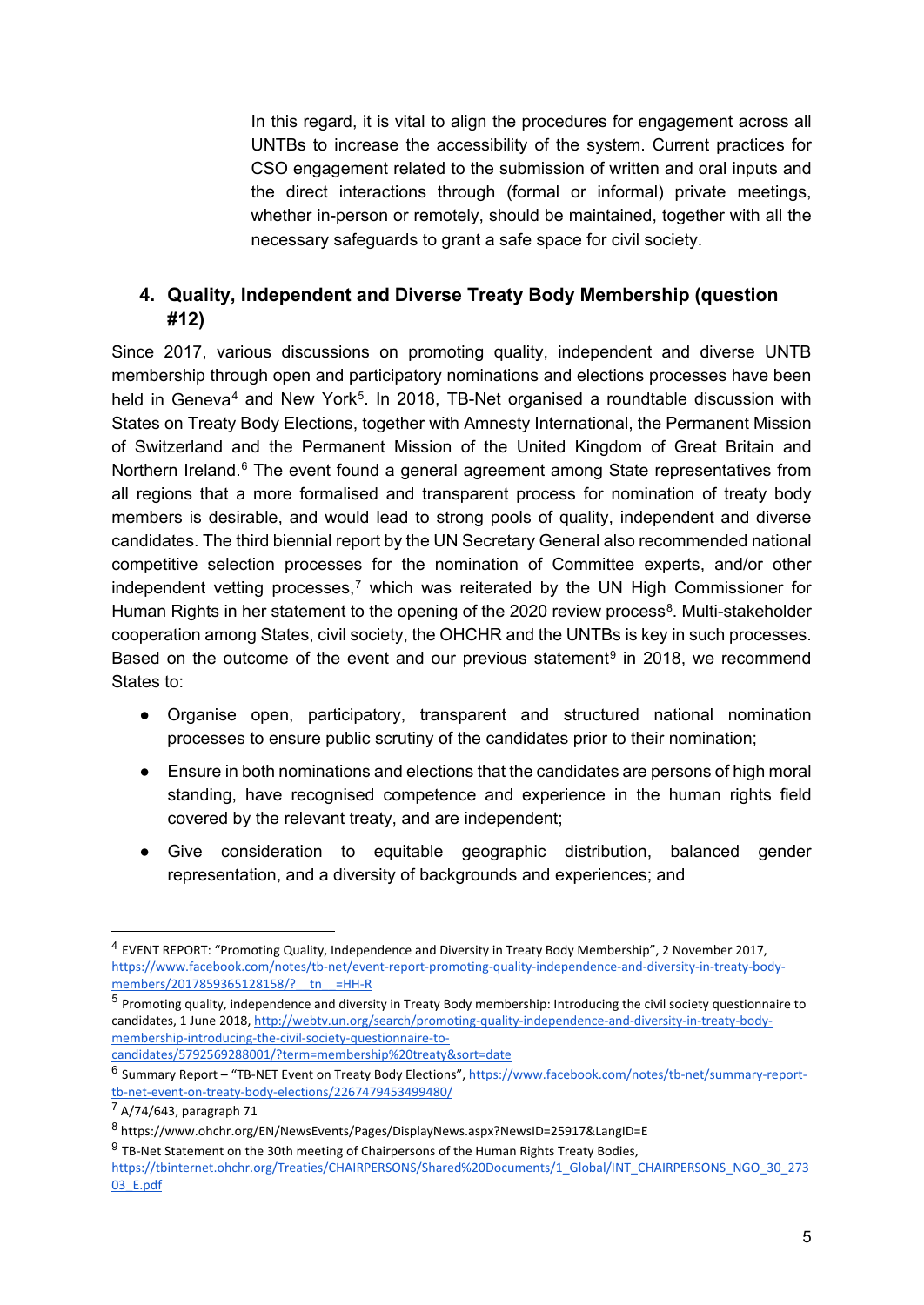● Seek assistance from the UNTBs in identifying the most appropriate candidate by asking the key requirements for treaty body membership before every election i.e. availability to dedicate time, sensitivity to cultural differences, etc., and by taking into account the current composition of the concerned treaty body and its outgoing members as well as the current and potential gaps in expertise, geographical representation and gender balance.

## <span id="page-5-0"></span>**5. Petitions (question #16)**

-

The serious under-resourcing of the individual communications and petitions unit remains of great concern to civil society. In November 2018, 40 organisations called on the High Commissioner to urgently address the massive backlog and delays in processing individual complaints to the UNTBs<sup>[1](#page-5-2)0</sup>. We repeat our calls to States to adequately fund and support this crucial function of the UNTBs, to reduce the backlog and avoid the human rights protection gap. The system for managing individual communications would also benefit from modernising its processes and employing technological solutions to case management.

## <span id="page-5-1"></span>**6. Covid-19 pandemic and the work of the UNTBs (question #10)**

The pandemic has drawn everyone's attention to the need to strengthen the capacity of the UNTBs to engage and interact online. If there is a positive outcome of this situation, it could be that the UNTB members will benefit from a better digital environment in which they can interact among themselves as well as with stakeholders they would not otherwise reach, in a safe and effective manner.

It is important to adopt a pragmatic approach, pilot experiences and draw lessons with the ultimate goal of maintaining the quality of the UNTBs' work, and even improving it in the long-term. The impact on the engagement of civil society should also be one of the primary considerations for decisions relating to online working methods, including safe accessibility requirements. We could support the UNTBs to assess these decisions by collecting feedback from the CSOs who will experience the new online working methods.

As mentioned in the beginning, our objective is the promotion, protection and realisation of human rights on the ground and therefore the effective functioning of the UNTBs. We urge caution in embracing online activities for the UNTBs where it comes at the expense of the quality of the meetings or the work and at the expense of full, meaningful and safe civil society participation and engagement with the UNTBs. Nevertheless, we recognise that in the short term, solutions must be found to continue the work of the UNTBs and that necessarily, this might mean some meetings proceed in a manner that is not ideal. We consider that the temporary solutions should be carefully assessed and the experiences should inform any consideration of longer term changes in working methods. We recommend:

<span id="page-5-2"></span><sup>&</sup>lt;sup>10</sup> https://www.ishr.ch/sites/default/files/documents/letter\_to\_hc\_on\_indiv\_complaints\_to\_tbs\_final.pdf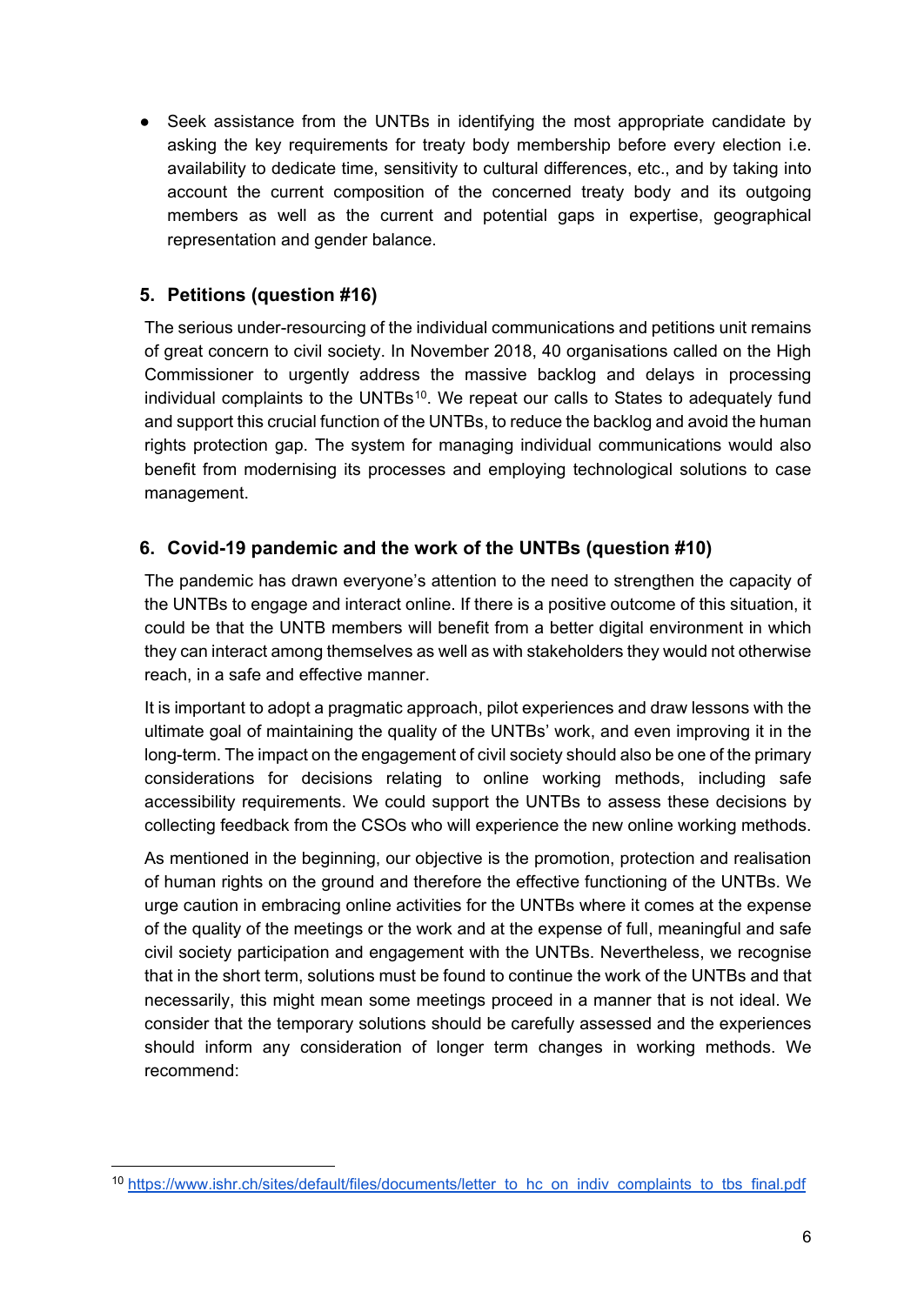- Engagement with civil society is enhanced and not reduced through on-line working methods and the UNTBs ensure flexibility and inclusivity. Online engagement should complement, and not replace face-to-face meetings with civil society;
- Current public meetings remain public and accessible if held online, with related programs of work and agendas made available and public in a timely manner;
- Inter-sessional online work is used for private meetings of Committee members only;
- Dialogues with States parties should be held online only in exceptional circumstances, and wherever possible in "mixed mode", i.e. with on-site participation of UNTB members, State delegations and NGOs who are able to be present physically; and
- Days of Discussion are kept as in-person meetings with online participation available to enhance engagement.

#### **Endorsing civil society organisations:**

- 1. ACAT Belgique, Belgium
- 2. ACAT Cameroun, Cameroun
- 3. ACAT Congo, Congo Brazzaville
- 4. ACAT France, France
- 5. ACAT Germany, Germany
- 6. ACAT Ghana, Ghana
- 7. ACAT Niger, Niger
- 8. ACAT Spain, Spain
- 9. ACAT Togo, Togo
- 10. ACAT Switzerland, Switzerland
- 11. ACAT UK, United Kingdom
- 12. African Child Policy Forum, Ethiopia
- 13. ANCED/Seção DCI Brasil, Brasil
- 14. Arab Women Network for Parity & Solidarity
- 15. Asia Pacific Alliance for Sexual and Reproductive Health and Rights (APA)
- 16. Asociacion Civil por la Igualdad y la Justicia (ACIJ), Argentina
- 17. Asociacion para los Derechos de la Infancia, Argentina
- 18. Asociación Pro Derechos Humanos de España (APDHE), España
- 19. Association for Emancipation, Solidarity and Equality of Women, North Macedonia
- 20. Association for Women's Rights in Development (AWID)
- 21. Association Women for the Contemporary Society, Moldova
- 22. Aurat Foundation, Pakistan
- 23. CECODAP, Venezuela
- 24. Cendif-Universidad Metropolitana, Venezuela
- 25. Center for Independent Journalism, Malaysia
- 26. Chinese & Southeast Asian Legal Clinic, Canada
- 27. CICREDHO (Centre International de Conseil, de Recherche et d'Expertise en Droits de l'Homme), Suisse
- 28. COC Nederland, Netherlands
- 29. Colectivo de Derechos de Infancia y Adolescencia, Argentina
- 30. Comité de los Derechos del Niño del Uruguay, Uruguay
- 31. Comité des Observateurs des Droits de l'Homme, République démocratique du Congo
- 32. Consorcio para el Diálogo Parlamentario y la Equidad Oaxaca A.C., México
- 33. Coordinadora por los Derechos de la Infancia y la Adolescencia de Paraguay CDIA, Paraguay